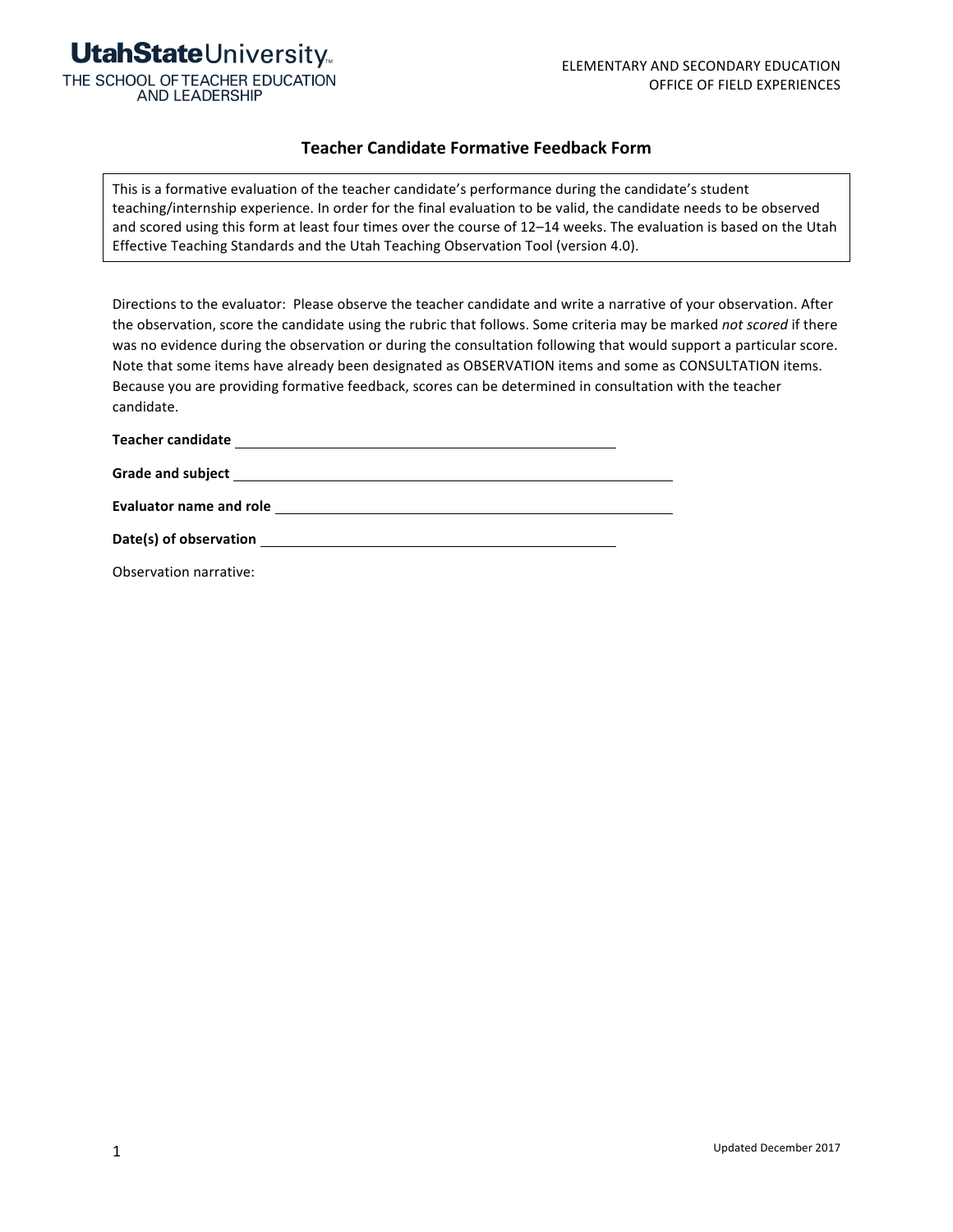THE SCHOOL OF TEACHER EDUCATION **AND LEADERSHIP** 

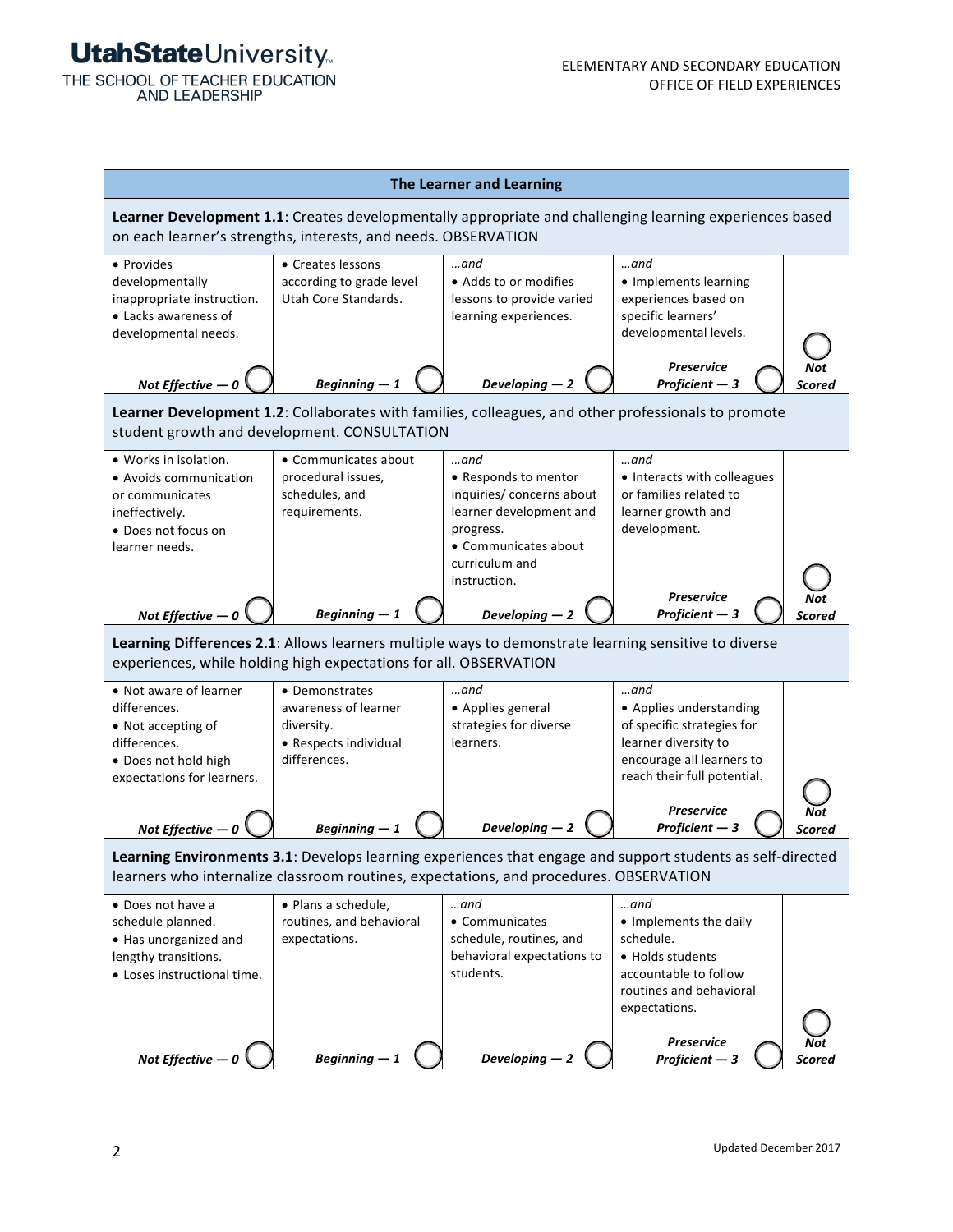THE SCHOOL OF TEACHER EDUCATION **AND LEADERSHIP** 

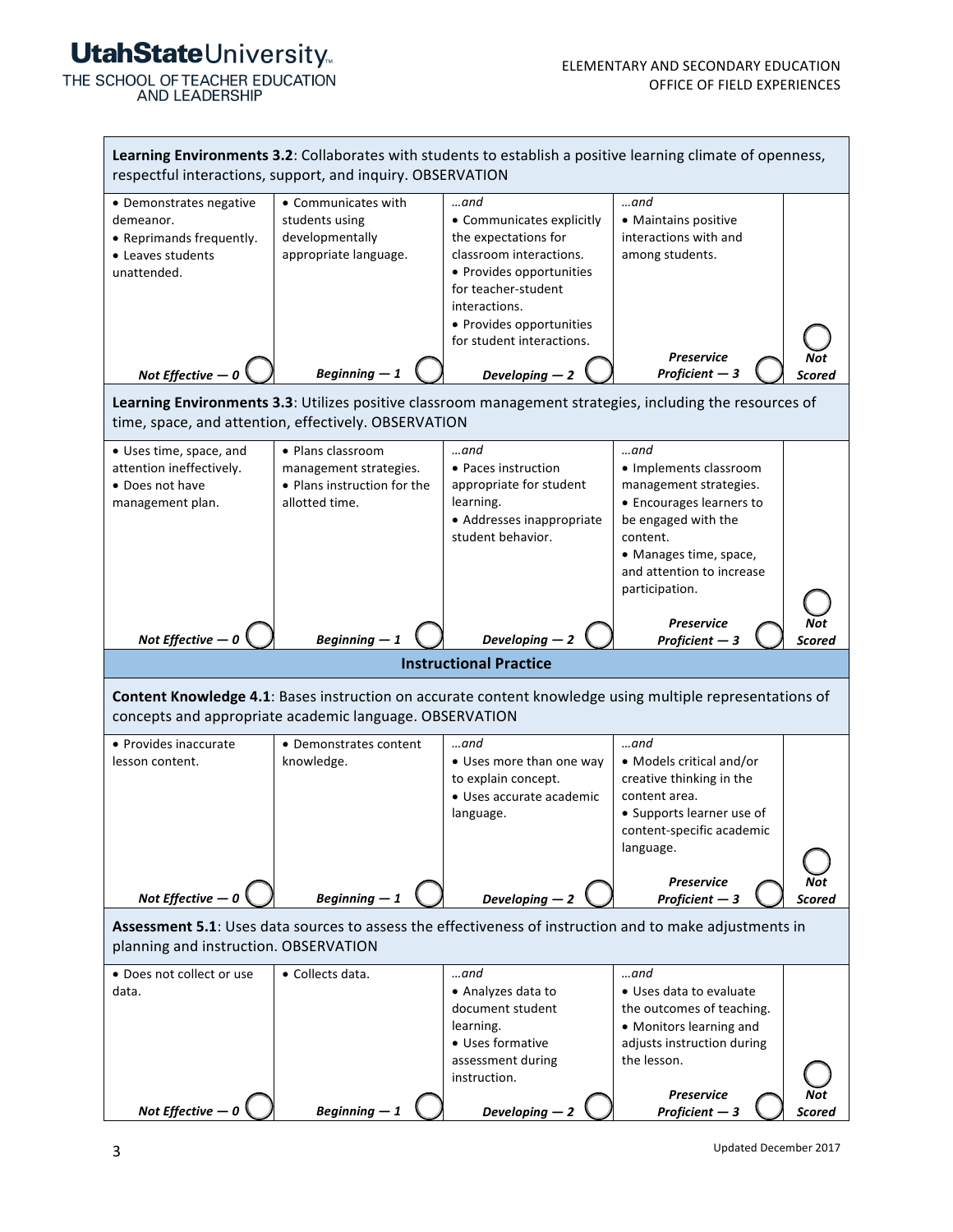THE SCHOOL OF TEACHER EDUCATION<br>AND LEADERSHIP

| Assessment 5.2: Documents student progress and provides descriptive feedback to student, parent/<br>guardian, and other stakeholders in a variety of ways. CONSULTATION                                                                                                                                                            |                                                                                         |                                                                                                   |                                                                                                                                                                                                                                                                          |               |  |  |
|------------------------------------------------------------------------------------------------------------------------------------------------------------------------------------------------------------------------------------------------------------------------------------------------------------------------------------|-----------------------------------------------------------------------------------------|---------------------------------------------------------------------------------------------------|--------------------------------------------------------------------------------------------------------------------------------------------------------------------------------------------------------------------------------------------------------------------------|---------------|--|--|
| • Does not document<br>learner progress.<br>· Does not provide<br>feedback.                                                                                                                                                                                                                                                        | • Documents learner<br>progress.<br>• Provides general<br>feedback.                     | …and<br>• Provides specific and<br>timely feedback.                                               | $$ and<br>• Provides feedback to<br>individuals and groups<br>based on identified<br>elements of quality work<br>(e.g. rubrics, checklists,<br>exemplars).<br>• Shares assessment<br>feedback with<br>parents/guardians under<br>the direction of the<br>mentor teacher. |               |  |  |
|                                                                                                                                                                                                                                                                                                                                    |                                                                                         |                                                                                                   | <b>Preservice</b>                                                                                                                                                                                                                                                        |               |  |  |
| Developing $-2$<br>Not Effective $-0$<br>Beginning $-1$<br>Proficient $-3$<br>Scored<br>Assessment 5.3: Designs or selects pre-assessments, formative, and summative assessments in a variety of<br>formats that align to learning objectives and engage the learner in demonstrating knowledge and skills.<br><b>CONSULTATION</b> |                                                                                         |                                                                                                   |                                                                                                                                                                                                                                                                          |               |  |  |
| • Does not assess student<br>learning.<br>• Assessment is<br>inappropriate.                                                                                                                                                                                                                                                        | • Plans assessment within<br>lessons plans.<br>• Lesson plans include an<br>assessment. | $$ and<br>· Designs, selects, or<br>adapts assessments that<br>align with learning<br>objectives. | $$ and<br>• Uses a variety of<br>assessment formats to<br>evaluate student learning.<br><b>Preservice</b>                                                                                                                                                                |               |  |  |
| Developing $-2$<br>Proficient $-3$<br>Not Effective $-0$<br>Beginning $-1$<br>Scored<br>Instructional Planning 6.1: Demonstrates knowledge of the Utah Core Standards and references them in<br>short- and long-term planning. CONSULTATION                                                                                        |                                                                                         |                                                                                                   |                                                                                                                                                                                                                                                                          |               |  |  |
| • Unfamiliar with Utah<br>Core Standards.<br>• Instructional materials<br>do not align with<br>standards.<br>. No evidence of learning<br>objectives.                                                                                                                                                                              | • Includes Utah Core<br>Standards in lesson plans.                                      | $$ and<br>• Includes appropriate<br>learning objectives based<br>on Utah Core Standards.          | $$ and<br>• Aligns daily instruction<br>with Utah Core Standards.<br>• Selects instructional<br>materials that support<br>standards.                                                                                                                                     |               |  |  |
| . No evidence of planning.<br>Not Effective $-0$                                                                                                                                                                                                                                                                                   | $Beginning-1$                                                                           | Developing $-2$                                                                                   | <b>Preservice</b><br>Proficient $-3$                                                                                                                                                                                                                                     | Not<br>Scored |  |  |
| Instructional Planning 6.2: Integrates cross-disciplinary skills into instruction to purposefully engage learners<br>in applying content knowledge. CONSULTATION                                                                                                                                                                   |                                                                                         |                                                                                                   |                                                                                                                                                                                                                                                                          |               |  |  |
| • Does not acknowledge<br>the importance of<br>integrating cross-<br>disciplinary skills (e.g.,<br>critical thinking, problem                                                                                                                                                                                                      | • Acknowledges the<br>importance of integrating<br>cross-disciplinary skills.           | …and<br>• Plans lessons in which<br>cross-disciplinary skills are<br>modeled.                     | …and<br>• Plans lessons that<br>engage students in using<br>cross-disciplinary skills.                                                                                                                                                                                   |               |  |  |
| solving, creativity,<br>communication).<br>Not Effective -                                                                                                                                                                                                                                                                         | $Beginning-1$                                                                           | Developing $-2$                                                                                   | <b>Preservice</b><br>Proficient $-3$                                                                                                                                                                                                                                     | Scored        |  |  |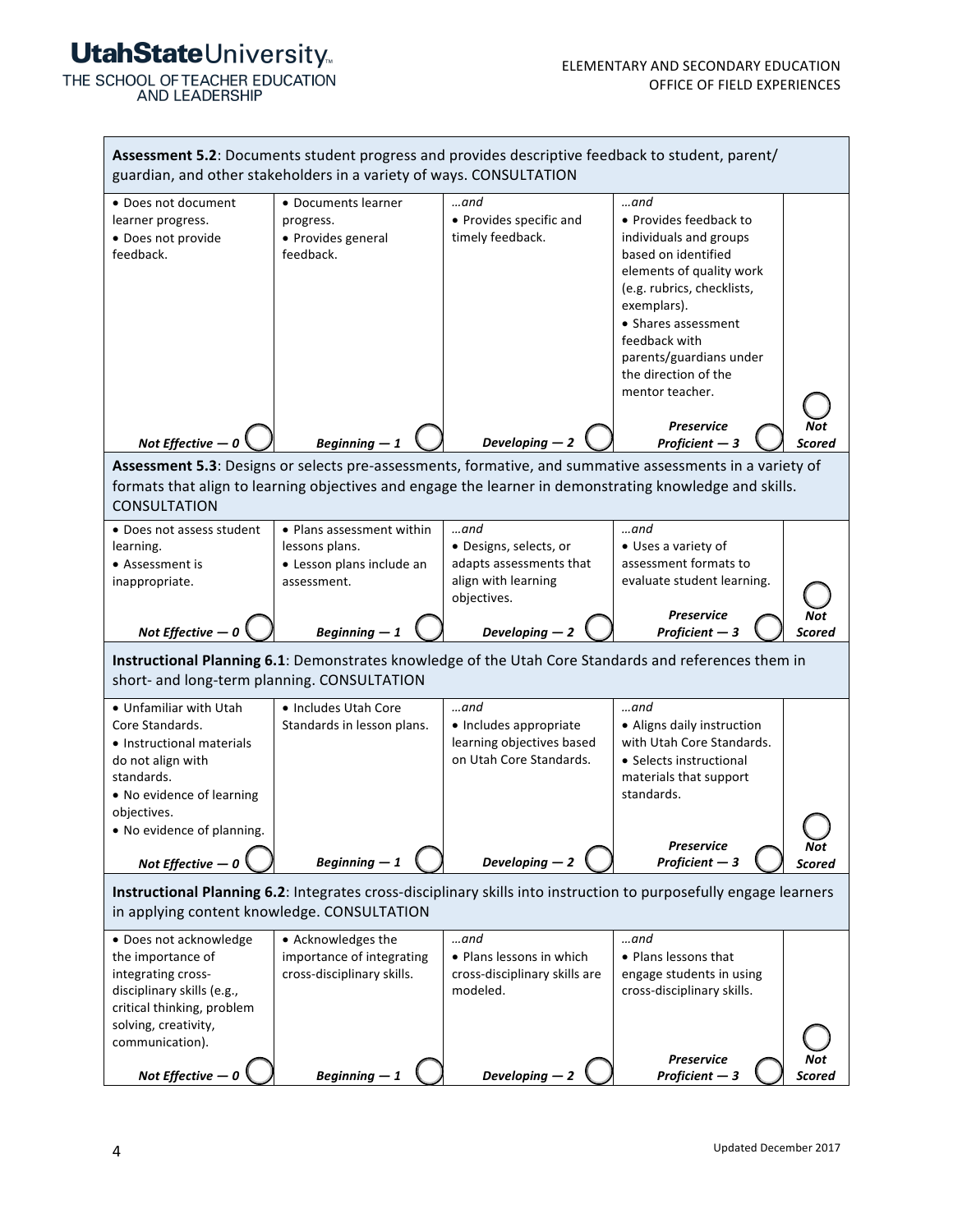THE SCHOOL OF TEACHER EDUCATION<br>AND LEADERSHIP

| Instructional Strategies 7.1: Practices a range of developmentally, culturally, and linguistically appropriate<br>instructional strategies to meet the needs of individuals and groups of learners. OBSERVATION |                                                                                                                                                                            |                                                                                                        |                                                                                                                                                                                                                                                     |  |  |  |
|-----------------------------------------------------------------------------------------------------------------------------------------------------------------------------------------------------------------|----------------------------------------------------------------------------------------------------------------------------------------------------------------------------|--------------------------------------------------------------------------------------------------------|-----------------------------------------------------------------------------------------------------------------------------------------------------------------------------------------------------------------------------------------------------|--|--|--|
| • Inappropriate strategies.<br>• No variety of strategies.<br>· Insensitivity to individual<br>differences.<br>• No adjustments to<br>instruction.                                                              | • Uses instructional<br>strategies focused on<br>lesson objectives.                                                                                                        | …and<br>• Incorporates various<br>instructional strategies.                                            | …and<br>· Identifies each learner's<br>diverse learning strengths<br>and needs.<br>• Attempts to adjust<br>instruction based on the<br>developmental, cultural,<br>or linguistic needs of the<br>students in individual or<br>small group settings. |  |  |  |
| Not Effective $-0$                                                                                                                                                                                              | Beginning $-1$                                                                                                                                                             | Developing $-2$                                                                                        | <b>Preservice</b><br>Proficient $-3$<br>Scored                                                                                                                                                                                                      |  |  |  |
|                                                                                                                                                                                                                 | Instructional Strategies 7.2: Provides multiple opportunities for students to develop higher-order and<br>metacognitive skills. OBSERVATION                                |                                                                                                        |                                                                                                                                                                                                                                                     |  |  |  |
| • Is not familiar with<br>higher-order and<br>metacognitive skills.                                                                                                                                             | • Uses instructional<br>strategies focused on<br>lower-order thinking skills<br>(e.g., uses memorization,<br>recall, and rote knowledge<br>for most assessments<br>/tasks) | $$ and<br>• Uses instructional<br>strategies in which higher-<br>order thinking skills are<br>modeled. | …and<br>• Uses instructional<br>strategies that engage<br>learners in higher-order<br>thinking.                                                                                                                                                     |  |  |  |
| Not Effective $-0$                                                                                                                                                                                              | Beginning $-1$                                                                                                                                                             | Developing $-2$                                                                                        | <b>Preservice</b><br>Proficient $-3$<br>icored                                                                                                                                                                                                      |  |  |  |
| Instructional Strategies 7.3: Supports and expands each learner's communication skills through reading,<br>writing, listening, and speaking. OBSERVATION                                                        |                                                                                                                                                                            |                                                                                                        |                                                                                                                                                                                                                                                     |  |  |  |
| • Communication skills are<br>not taught or developed<br>specifically.<br>• No opportunities for<br>learner communication.                                                                                      | • Engages learners in<br>listening and/or reading<br>during instruction.                                                                                                   | …and<br>• Allows learners to<br>contribute through<br>speaking or writing as part<br>of instruction.   | …and<br>• Provides opportunities<br>for learners to practice<br>communication skills,<br>including reading, writing,<br>listening, and speaking.                                                                                                    |  |  |  |
| Not Effective $-0$                                                                                                                                                                                              | $begin{array}{c} \texttt{beginning} -1 \end{array}$                                                                                                                        | $\bm{\nu}$ eveloping — 2                                                                               | <b>Preservice</b><br>$Projicient - 3$<br>scorea                                                                                                                                                                                                     |  |  |  |
| Instructional Strategies 7.4: Uses a variety of available and appropriate technology and resources to support<br>learning. OBSERVATION                                                                          |                                                                                                                                                                            |                                                                                                        |                                                                                                                                                                                                                                                     |  |  |  |
| • Does not use available<br>technology.                                                                                                                                                                         | • Uses teacher-centered<br>technologies.                                                                                                                                   | …and<br>• Uses technology to<br>engage students.                                                       | …and<br>• Uses student-centered<br>technologies in ways that<br>promote learning.                                                                                                                                                                   |  |  |  |
| Not Effective $-0$                                                                                                                                                                                              | $Beginning-1$                                                                                                                                                              | Developing -                                                                                           | Preservice<br>Proficient $-3$<br>Scored                                                                                                                                                                                                             |  |  |  |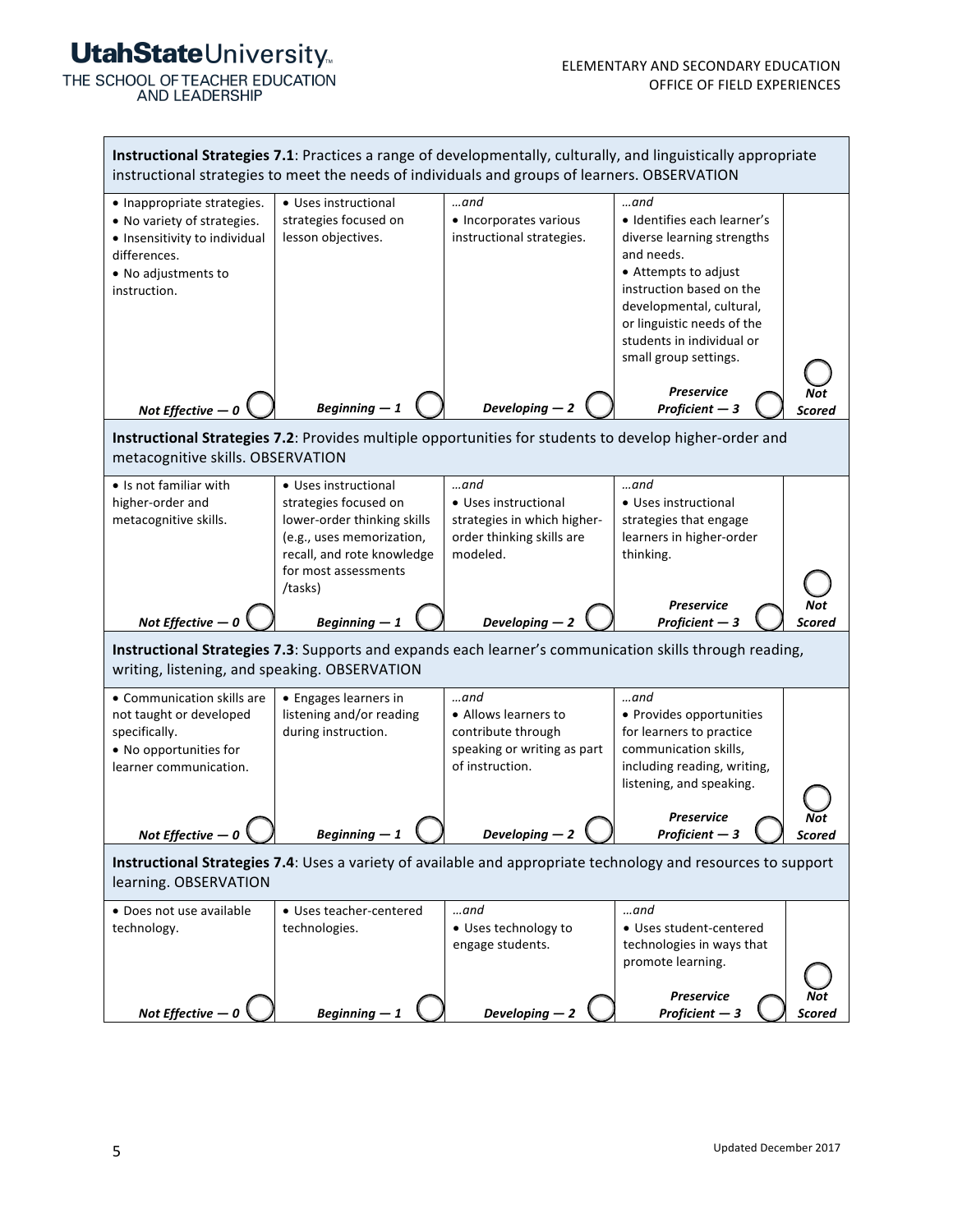THE SCHOOL OF TEACHER EDUCATION **AND LEADERSHIP** 

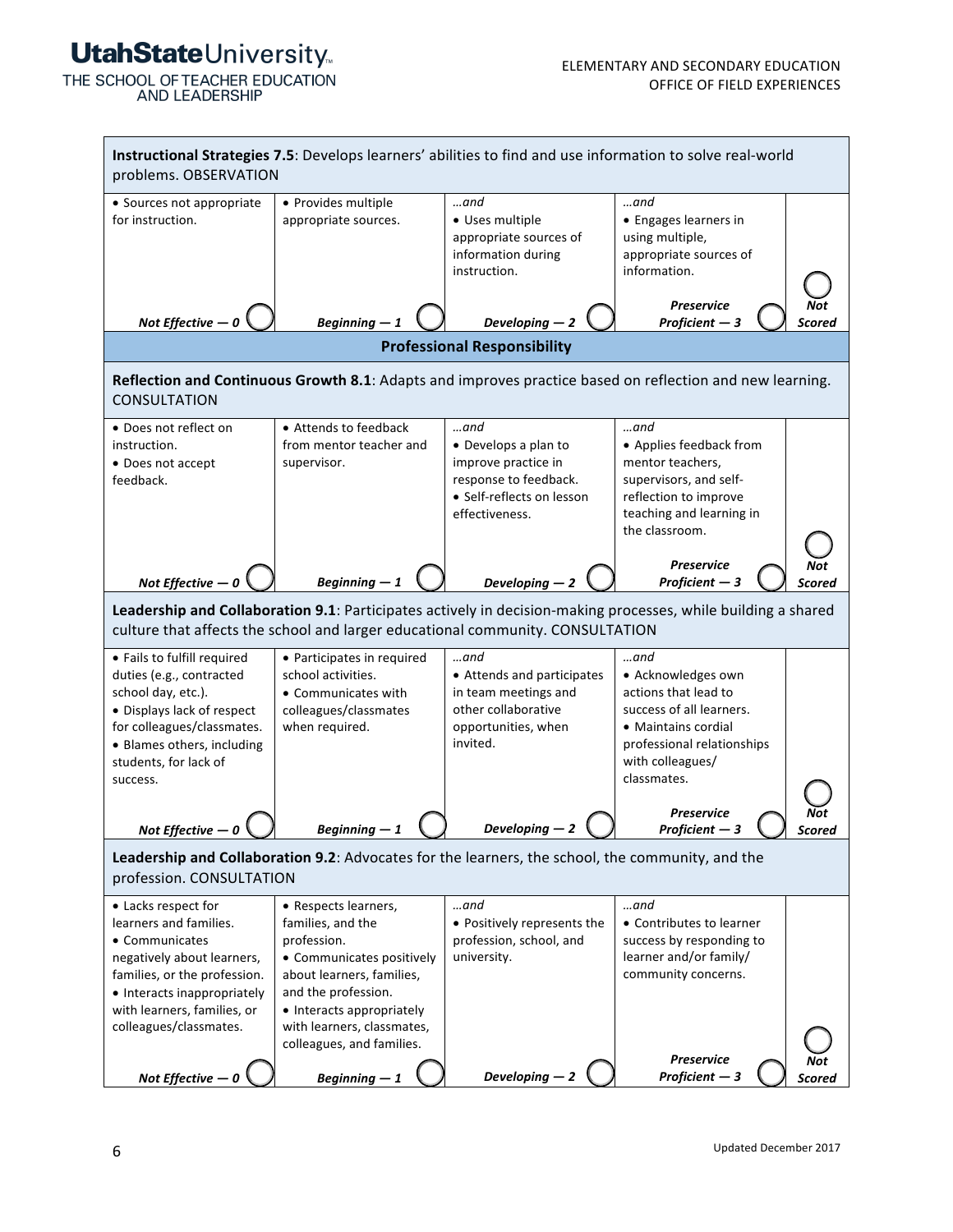THE SCHOOL OF TEACHER EDUCATION<br>AND LEADERSHIP

| Professional and Ethical Behavior 10.1: Is responsible for compliance with university policies, federal and<br>state laws, State Board of Education administrative rules, state assessment policies, local board policies, and<br>supervisory directives. CONSULTATION                                                                                                                                                                                                                                                                                                                                                                                                                                                                                   |                                                                                                                                                                                                                                                                                                                                                                                                                                                                                                                                                                                                                                                                                                                                                                                                                                                                                                                       |  |  |  |
|----------------------------------------------------------------------------------------------------------------------------------------------------------------------------------------------------------------------------------------------------------------------------------------------------------------------------------------------------------------------------------------------------------------------------------------------------------------------------------------------------------------------------------------------------------------------------------------------------------------------------------------------------------------------------------------------------------------------------------------------------------|-----------------------------------------------------------------------------------------------------------------------------------------------------------------------------------------------------------------------------------------------------------------------------------------------------------------------------------------------------------------------------------------------------------------------------------------------------------------------------------------------------------------------------------------------------------------------------------------------------------------------------------------------------------------------------------------------------------------------------------------------------------------------------------------------------------------------------------------------------------------------------------------------------------------------|--|--|--|
| Please select the appropriate box                                                                                                                                                                                                                                                                                                                                                                                                                                                                                                                                                                                                                                                                                                                        |                                                                                                                                                                                                                                                                                                                                                                                                                                                                                                                                                                                                                                                                                                                                                                                                                                                                                                                       |  |  |  |
| • Does not understand nor adheres to university policies,<br>federal and state laws, State Board of Education rules, state<br>and local policies, supervisory directives, professional, moral,<br>and ethical conduct and does not hold others accountable to<br>do the same.                                                                                                                                                                                                                                                                                                                                                                                                                                                                            | • Understands, adheres to, and upholds university policies,<br>federal and state laws, State Board of Education rules, state<br>and local policies, supervisory directives, professional, moral,<br>and ethical conduct and holds others accountable to do the<br>same.                                                                                                                                                                                                                                                                                                                                                                                                                                                                                                                                                                                                                                               |  |  |  |
| Professional and Ethical Behavior 10.2: Is responsible for compliance with all requirements of State Board of<br>Education Rule R277-515 at all levels of teacher development. CONSULTATION                                                                                                                                                                                                                                                                                                                                                                                                                                                                                                                                                              |                                                                                                                                                                                                                                                                                                                                                                                                                                                                                                                                                                                                                                                                                                                                                                                                                                                                                                                       |  |  |  |
| Please select the appropriate box                                                                                                                                                                                                                                                                                                                                                                                                                                                                                                                                                                                                                                                                                                                        |                                                                                                                                                                                                                                                                                                                                                                                                                                                                                                                                                                                                                                                                                                                                                                                                                                                                                                                       |  |  |  |
| . Does not avoid actions that may adversely affect ability to<br>perform assigned duties and carry out the responsibilities of<br>the profession, including role-model responsibilities.<br>• Does not know or understand professional requirements.<br>• Does not complete all requirements for clinical experiences.<br>• Does not maintain instructional and non-instructional<br>records.<br>• Does not maintain integrity and confidentiality in matters<br>concerning student records and collegial consultation.<br>• Develops inappropriate student-teacher relationships as<br>defined in rules, law, and policy.<br>• Does not maintain professional demeanor and appearance<br>as defined by university and the local education agency (LEA). | • Avoids actions that may adversely affect ability to perform<br>assigned duties and carry out the responsibilities of the<br>profession, including role-model responsibilities.<br>• Takes responsibility to understand and complete all<br>requirements for clinical experience.<br>• Takes responsibility to understand professional<br>requirements, to maintain a current Utah Educator License,<br>and to complete license upgrades, renewals, and additional<br>requirements in a timely way.<br>• Maintains accurate instructional and non-instructional<br>records.<br>• Maintains integrity and confidentiality in matters<br>concerning student records and collegial consultation.<br>• Develops appropriate student-teacher relationships as<br>defined in rules, law, and policy.<br>• Maintains professional demeanor and appearance as<br>defined by university and the local education agency (LEA). |  |  |  |

# **BE SURE TO COMPLETE AND SIGN THE LAST PAGE OF THIS FORM.**